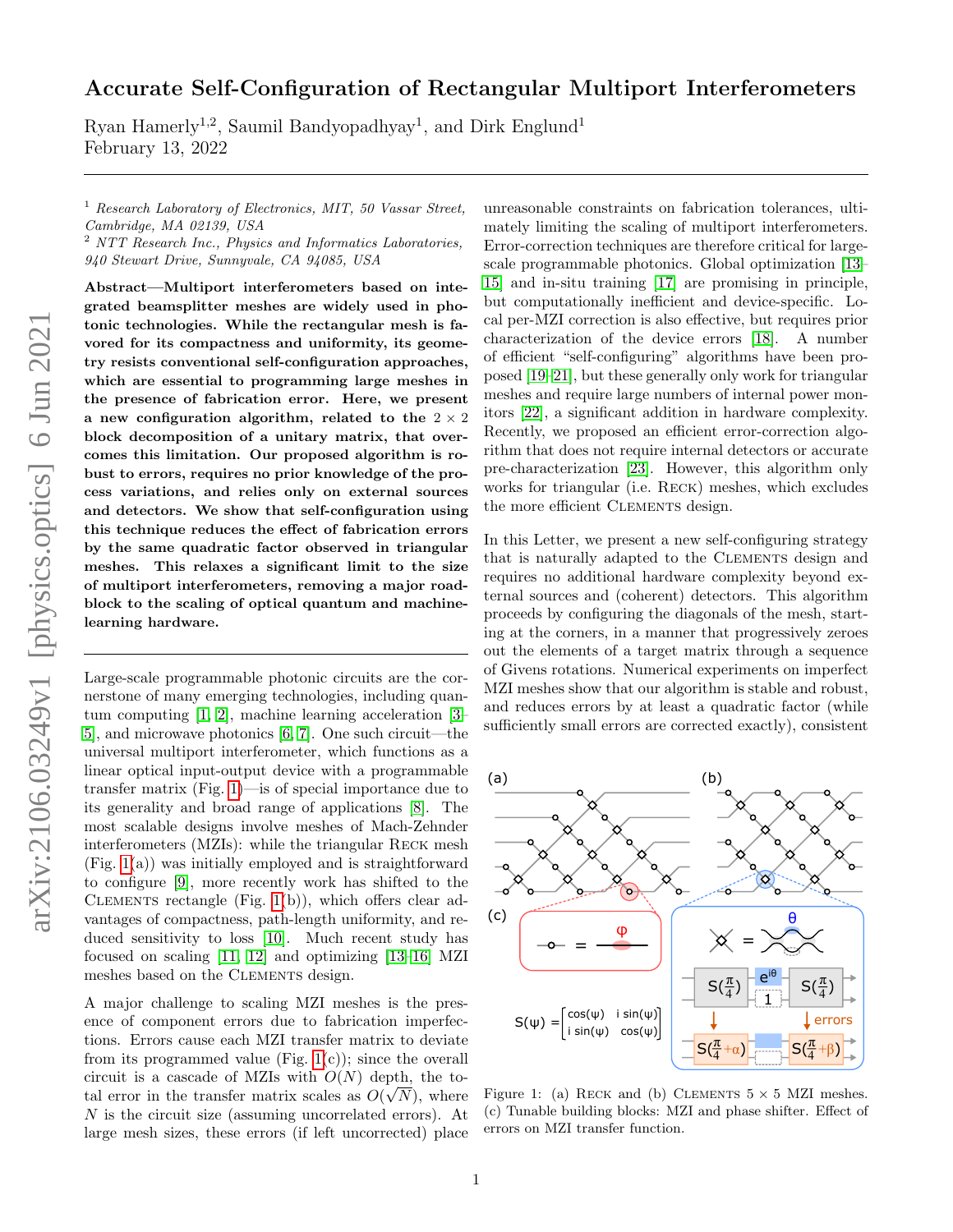<span id="page-1-0"></span>

Figure 2: (a) CLEMENTS mesh and order of MZI configuration. (b) Building up the matrices  $V, W$  in a sequence of Givens rotations to diagonalize  $X = V^{\dagger}U W^{\dagger}$ . (c) Order of matrix elements zeroed by the procedure.

with the behavior observed for triangular meshes [\[23\]](#page-4-16). This significantly relaxes the scaling constraints posed by fabrication imperfections in realistic MZI meshes. As an example, we consider the application to optical neural networks and show how this correction scheme provides a path to overcome the no-go results of Ref. [\[24\]](#page-4-17).

Our procedure is based on the diagonalization of a unitary using  $2 \times 2$  Givens rotations [\[10\]](#page-4-5), which we review here for clarity. Following Fig.  $2(a)$ , divide the mesh along the rising diagonal so that its transfer matrix becomes  $U = VDW$ , where D is a phase screen and V and W represent the upper and lower triangles, given by:

$$
V = (T_{21}T_{22})(T_{41}...T_{44})...(T_{N-2,1}...T_{N-2,N-2})
$$
  
\n
$$
W = (T_{N-1,N-1}...T_{N-1,1})...(T_{33}...T_{31})(T_{11})
$$
 (1)

where  $T_{mn}$  is the  $2 \times 2$  block unitary corresponding to the  $n<sup>th</sup>$  crossing (MZI / phase-shift pair) of the  $m<sup>th</sup>$  diagonal. Following the order in the figure, we "build up" the matrices  $(V, W)$  one block at a time while keeping track of  $X = V^{\dagger}U W^{\dagger}$ . Fig. [2\(](#page-1-0)b) shows the first few steps of this process. Updates to  $W \to T_{mn}W$  right-multiply  $X \to XT^{\dagger}_{mn}$ , and the phases of  $T_{mn}$  are chosen to zero an element in the lower-left corner of  $X$ . Likewise, updates to  $V \to VT_{mn}$  left-multiply  $X \to T^{\dagger}_{mn} X$ . Following the order in Fig.  $2(c)$ , this procedure zerores all elements in the lower-left triangle of  $X$ , enforcing diagonality. The remaining phases are read off from the diagonal elements.

While this procedure correctly sets the phases  $(\theta, \phi)$  for an ideal Clements mesh, it does not work in the presence of errors because the relationship between  $(\theta, \phi)$  and  $T_{mn}$ also depends on the splitting angle imperfections  $(\alpha, \beta)$ (Fig. [1\(](#page-0-0)c)), which are unknown. Here, we describe the procedure for programming Clements in the presence of errors:

- 1. Initialize the MZIs to approximate the cross state  $(\theta = 0)$ . An ideal cross state is not possible with errors, but an approximation will be fine.
- 2. Configure the crossings in the order given by Fig. [2\(](#page-1-0)a). For each crossing in W [resp.  $V$ ]:
	- (a) Perform the Givens rotation  $X \to XT^{\dagger}_{mn}$  [resp.  $X \to T^{\dagger}_{mn} X]$  that zeroes the next element of  $X_{ij}$ in the sequence Fig. [2\(](#page-1-0)c) (note  $(i, j) \neq (m, n)$ ).
	- (b) Update  $W \to T_{mn}W$  [resp.  $V \to VT_{mn}$ ].
	- (c) Send input  $\vec{a}_{in} = \vec{w}_j^*$  (the j<sup>th</sup> column of  $W^{\dagger}$ ) into the device, Fig. [3.](#page-1-1) The output  $\vec{a}_{\text{out}}(\theta, \phi)$ depends on the phases being configured. Set  $(\theta, \phi)$  to zero the inner product  $\langle \vec{v}_i | \vec{a}_{\text{out}}(\theta, \phi) \rangle$ , where  $\vec{v}_i$  is the *i*<sup>th</sup> column of *V*.
- 3. Finally, set the diagonal: for each *i*, inject  $\vec{a}_{in} = w_i^*$ and adjust  $\phi$  to satisfy  $\arg(\langle \vec{v}_i | \vec{a}_{\text{out}}(\phi) \rangle) = 0.$

Of the main loop (Step 2), parts (a-b) are just a restate-ment of the CLEMENTS factorization [\[10\]](#page-4-5). However this

<span id="page-1-1"></span>

Figure 3: Programming a physical CLEMENTS mesh in the presence of errors. (a) Procedure to set phases for a crossing in  $W$ . (b) Procedure for  $V$ .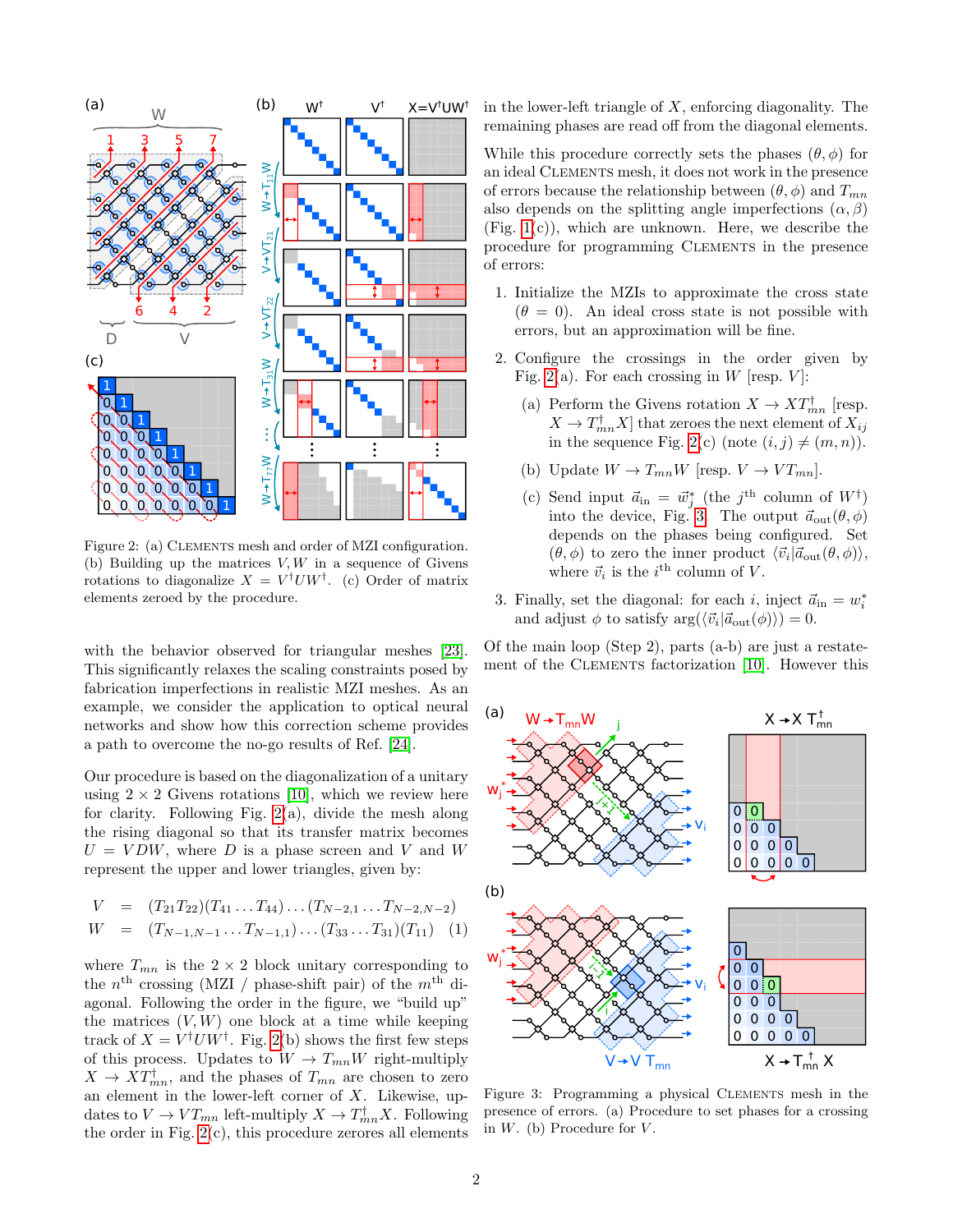is performed merely to keep track of matrices  $(V, W)$ ; we do not use the  $(\theta, \phi)$  provided by the algorithm. Instead, Step 2(c) uses physical measurements find the correct phases in the presence of hardware errors. This step, which corresponds to zeroing the matrix element  $X_{ij} = v_i^* U w_j^*$  of the physical hardware, is visualized in Fig. [3:](#page-1-1)

- 1. When configuring an  $W$  (Fig. [3\(](#page-1-1)a)), we input  $\vec{a}_{in}$  =  $\vec{w}_j^*$  and program  $(\theta, \phi)$  to direct all the light to intermediate output  $j$  (solid arrow), zeroing the power that goes to  $j + 1$  (dashed arrow). We do not have access to these intermediate outputs, but  $j + 1$  connects to the input *i* of *V*; therefore  $\langle \vec{v_i} | \vec{a}_{\text{out}} \rangle$  is a valid proxy for this field and zeroing it correctly configures the red block to match W.
- 2. When configuring V (Fig. [3\(](#page-1-1)b)), we want  $\vec{v}_i$  to be the output from light at intermediate port  $i$  (solid arrow); therefore, the output from light at port  $i -$ 1 (dashed arrow) should be orthogonal to  $\vec{v}_i$ . We excite this field by inputting  $\vec{w}_j^*$ ; any errors in the unconfigured mesh will hit downstream inputs  $k <$  $i - 1$ , but will not pollute input i. Therefore zeroing  $\langle \vec{v}_i | \vec{a}_{\text{out}} \rangle$  correctly configures the blue block of the mesh to match  $V$ , provided  $W$  is properly configured.

It is relatively straightforward to extend this procedure to triangular meshes, as described in the Supplementary Information [\[25,](#page-4-18) Sec. S1].

To test this algorithm, we performed numerical experiments on CLEMENTS meshes of size up to  $128 \times 128$ . The algorithms were implemented in Python and are available as part of the Meshes package [\[26\]](#page-4-19). We consider an error model based on imperfections in splitter angles  $\alpha$ ,  $\beta$  $(Fig. 1(c))$  $(Fig. 1(c))$  $(Fig. 1(c))$ , as these are the dominant effect of fabrication error in MZI-based silicon photonic circuits. For simplicity, consider the case of uncorrelated Gaussian errors so that the error magnitude can be characterized by a single variable  $\sigma = \langle \alpha \rangle_{\rm rms} = \langle \beta \rangle_{\rm rms}$  (the case of correlated errors is treated in the Supplementary Information [\[25,](#page-4-18) Sec. S2]; the qualitative results are the same because most correlations cancel out in ensemble averaging [\[23\]](#page-4-16)). Target matrices are sampled uniformly over the Haar measure [\[27,](#page-4-20) [28\]](#page-4-21). As a figure of merit, we consider the normalized matrix error  $\mathcal{E} = \langle \lVert \Delta U \rVert \rangle_{\text{rms}} / \sqrt{N}$ . For unitary matrices,  $\mathcal{E} \in [0, 2]$  corresponds to the average relative error of a given matrix element  $U_{ij}$ .

In the uncorrected case, each MZI introduces a mean error  $\langle \Vert \Delta U \Vert \rangle_{\text{rms}} = \sqrt{2\sigma}$ . These errors add in quadrature, leading to an overall normalized error  $\mathcal{E}_0 = \sqrt{2N\sigma}$ , which grows with mesh size. This is understandable given that a circuit depth that grows as  $O(N)$ , with each layer contributing  $O(\sigma)$  error and the layers adding in quadrature. Fig. [4\(](#page-2-0)a) plots the error as a function of  $\sigma$  for a 64  $\times$  64 mesh, both without error correction (red) and with our algorithm (blue). The algorithm always improves the matrix fidelity, but there are two distinct regimes: for small  $\sigma$ , the error approaches machine precision, as errors can be corrected exactly. On the contrary, for large  $\sigma$ , the corrected error asymptotes to a finite value:

<span id="page-2-1"></span>
$$
\mathcal{E}_c = \sqrt{2/3} N \sigma^2 = \frac{1}{\sqrt{6}} \mathcal{E}_0^2 \tag{2}
$$

This form can be derived rigorously from the distribution of MZI splitting angles over the Haar measure [\[23,](#page-4-16) [29\]](#page-4-22), where errors arise solely from MZIs whose target splitting ratios cannot be realized in the imperfect hardware. Since  $\mathcal{E}_c \propto \mathcal{E}_0^2$ , we can say that self-calibration leads to a quadratic suppression of errors: the smaller the initial error, the greater the benefit of error correction.

Fig. [4\(](#page-2-0)b-c) tests the scalability of the algorithm by varying the mesh size  $N$ . Fig. [4\(](#page-2-0)b) shows that, as expected, as the mesh size grows, the corrected error asymptotes to the quadratic factor Eq. [\(2\)](#page-2-1). By plotting  $\mathcal{E}_c/(\mathcal{E}_0^2/\sqrt{6})$ , Fig. [4\(](#page-2-0)c) shows the boundary between the exactly correctable small-error regime  $(\mathcal{E}_c = 0)$  and the inexact large-error regime where Eq. [\(2\)](#page-2-1) holds. The regimes meet where the coverage  $cov(N)$  of  $U(N)$  dips below unity [\[29\]](#page-4-22);

<span id="page-2-0"></span>

Figure 4: (a) Corrected and uncorrected matrix error as a function of  $\sigma$ ,  $64 \times 64$  CLEMENTS mesh. (b) Scaling with mesh size, showing the quadratic suppression of errors due to correction. (c) Boundary between the regimes of exact and inexact error correction.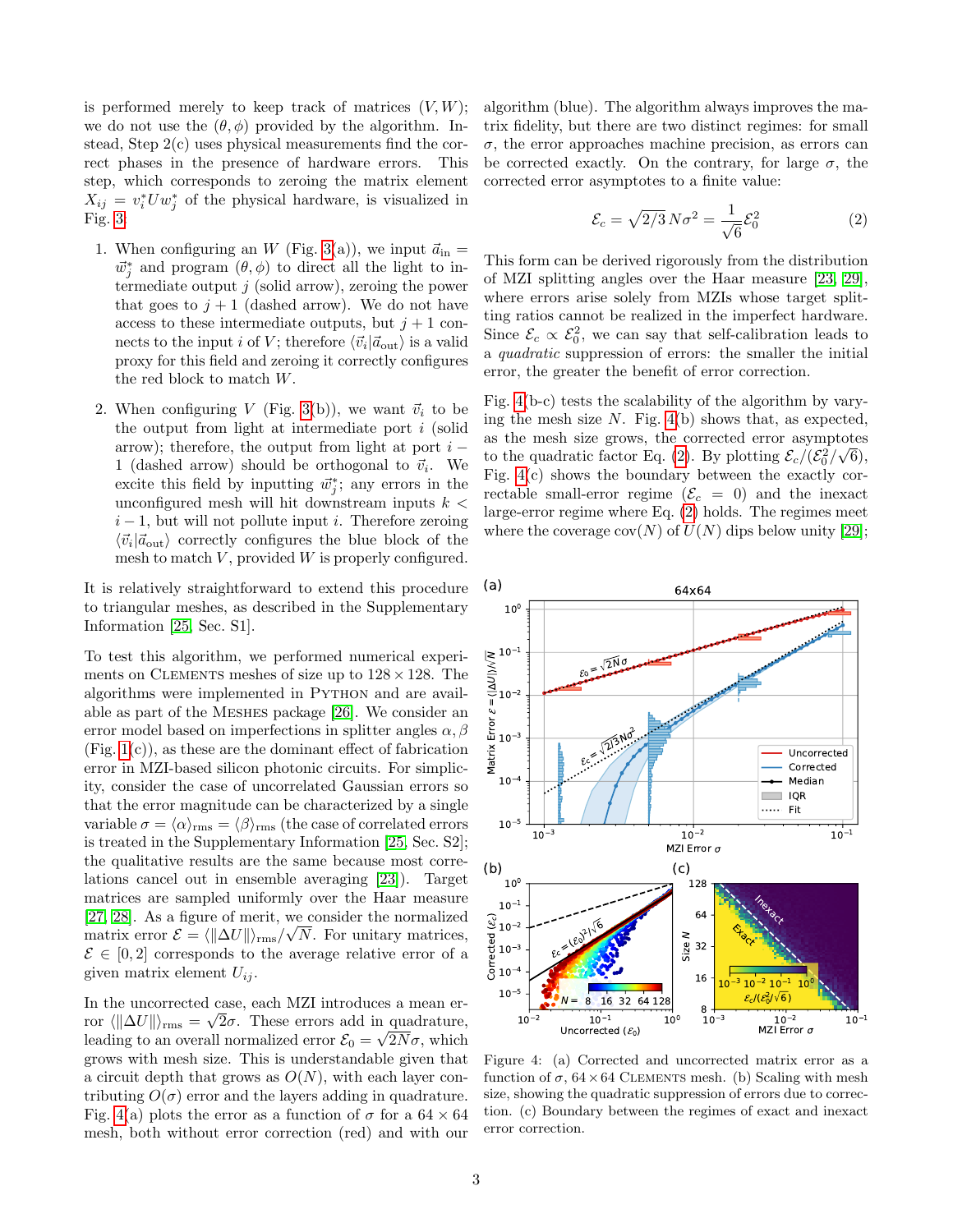<span id="page-3-3"></span>

Figure 5: (a) 2-layer DNN for MNIST classification where synaptic connections are represented by CLEMENTS meshes. (b) Simulated classification accuracy as a function of network size N and hardware MZI error  $\sigma$ .

we have previously shown that  $cov(N) \sim e^{-N^3 \sigma^2/3}$  [\[23\]](#page-4-16); therefore the boundary lies at roughly  $N^3\sigma^2=3$  (dashed curve in Fig.  $4(c)$ ).

To illustrate the benefits of this error reduction, we consider as an example deep neural network (DNN) inference on optical hardware. DNNs process data in a sequence of layers, each consisting of (linear) synaptic connections and (nonlinear) neuron activation (Fig. [5\(](#page-3-3)a)). One exciting possibility is to use photonics to accelerate this process: encode the input in optical amplitudes, use a programmable MZI mesh to implement the synaptic weights, and perform the activations with an all-optical (or electrooptic) nonlinearity [\[3\]](#page-3-2). A major challenge is that useful learning tasks require large mesh sizes  $(N > 100)$ , which are particularly susceptible to fabrication error; a recent study showed that accurate DNN inference might require unrealistic process tolerances in the hardware [\[24\]](#page-4-17). This challenge has spurred investigations into alternative proposals, which have their own limitations [\[4,](#page-3-4) [5,](#page-4-0) [30\]](#page-4-23).

Fig. [5\(](#page-3-3)b) illustrates the advantage of error correction in an MZI-mesh DNN accelerator. Here, input images are preprocessed by a Fourier transform and fed into a two-layer DNN, with electro-optic neuron activations [\[31\]](#page-5-0). Models with inner layer sizes  $N = 64$  and  $N = 256$  were trained on the MNIST digit dataset [\[32\]](#page-5-1) using the Neurophox package [\[33\]](#page-5-2). Details and code are available in the Supplementary Material [\[25,](#page-4-18) Sec. S3]. These pre-trained models were then simulated numerically on imperfect CLEMENTS meshes to calculate the classification accuracy. Applying our correction algorithm increases the error tolerance of these DNNs by over 2×. Note that directional couplers in silicon typically exhibit  $\sigma \approx 2\%$  [\[34\]](#page-5-3); in this regime, the uncorrected DNNs show significant degradation, while error correction restores them to their canonical accuracy. Error correction may even allow the use of broad-band multi-mode interference couplers, which typically exhibit larger hardware errors.

We have proposed a new self-configuration technique for rectangular MZI meshes. Our technique requires only external sources and (coherent) detectors and does not rely on an accurate characterization of device errors. This method is based on the diagonalization of a unitary matrix by Givens rotations, with a specific set of measurements performed to ensure that the Givens rotations are properly implemented in the hardware. For sufficiently small hardware errors, our approach leads to perfect realization of the target matrix. For large errors, it achieves the same quadratic reduction  $\mathcal{E} \to \mathcal{E}^2/\sqrt{6}$  observed for local correction algorithms [\[18\]](#page-4-12) and self-configuration on triangular meshes [\[23\]](#page-4-16). As a target application, we considered optically accelerated DNNs and showed that the proposed technique increases their robustness to hardware error, particularly in the critical region around  $\sigma \approx 2\%$ characteristic of directional couplers in silicon.

One open question is the robustness to non-unitary errors (unbalanced losses), as this and other self-configuring algorithms rely on unitarity, while realistic devices often have undesired state-dependent loss [\[35](#page-5-4)[–37\]](#page-5-5). In addition, extensions of the algorithm to more recently developed mesh geometries [\[38–](#page-5-6)[42\]](#page-5-7) may prove useful, as some geometries are less sensitive to hardware error and may be easier to scale up to large dimensions.

S.B. is supported by an NSF Graduate Research Fellowship. D.E. acknowledges funding from AFOSR (no. FA9550-20-1-0113, FA9550-16-1-0391).

### References

- <span id="page-3-0"></span>[1] J. Carolan, C. Harrold, C. Sparrow, E. Martín-López, N. J. Russell, J. W. Silverstone, P. J. Shadbolt, N. Matsuda, M. Oguma, M. Itoh, et al., Universal linear optics, Science 349, 711 (2015).
- <span id="page-3-1"></span>[2] H.-S. Zhong, H. Wang, Y.-H. Deng, M.-C. Chen, L.-C. Peng, Y.-H. Luo, J. Qin, D. Wu, X. Ding, Y. Hu, P. Hu, X.-Y. Yang, W.-J. Zhang, H. Li, Y. Li, X. Jiang, L. Gan, G. Yang, L. You, Z. Wang, L. Li, N.-L. Liu, C.-Y. Lu, and J.-W. Pan, Quantum computational advantage using photons, Science [10.1126/science.abe8770](https://doi.org/10.1126/science.abe8770) (2020).
- <span id="page-3-2"></span>[3] Y. Shen, N. C. Harris, S. Skirlo, M. Prabhu, T. Baehr-Jones, M. Hochberg, X. Sun, S. Zhao, H. Larochelle, D. Englund, et al., Deep learning with coherent nanophotonic circuits, Nature Photonics 11, 441 (2017).
- <span id="page-3-4"></span>[4] A. N. Tait, T. F. Lima, E. Zhou, A. X. Wu, M. A. Nahmias, B. J. Shastri, and P. R. Prucnal, Neuromorphic photonic networks using silicon photonic weight banks, Scientific Reports 7, 7430 (2017).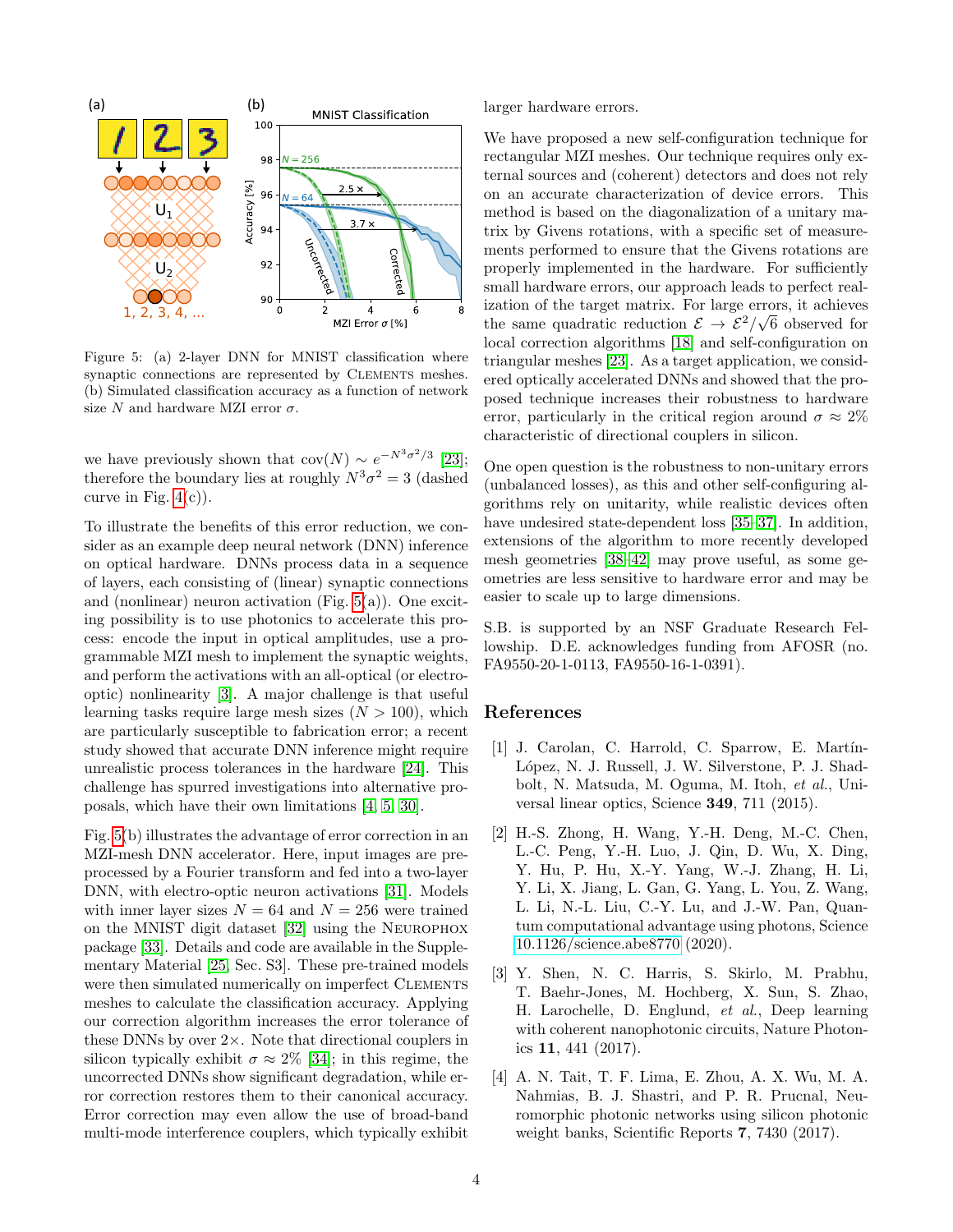- <span id="page-4-0"></span>[5] R. Hamerly, L. Bernstein, A. Sludds, M. Soljačić, and D. Englund, Large-scale optical neural networks based on photoelectric multiplication, Physical Review X 9, 021032 (2019).
- <span id="page-4-1"></span>[6] D. Marpaung, C. Roeloffzen, R. Heideman, A. Leinse, S. Sales, and J. Capmany, Integrated microwave photonics, Laser & Photonics Reviews 7, 506 (2013).
- <span id="page-4-2"></span>[7] L. Zhuang, C. G. Roeloffzen, M. Hoekman, K.-J. Boller, and A. J. Lowery, Programmable photonic signal processor chip for radiofrequency applications, Optica 2, 854 (2015).
- <span id="page-4-3"></span>[8] N. C. Harris, J. Carolan, D. Bunandar, M. Prabhu, M. Hochberg, T. Baehr-Jones, M. L. Fanto, A. M. Smith, C. C. Tison, P. M. Alsing, et al., Linear programmable nanophotonic processors, Optica 5, 1623 (2018).
- <span id="page-4-4"></span>[9] M. Reck, A. Zeilinger, H. J. Bernstein, and P. Bertani, Experimental realization of any discrete unitary operator, Physical Review Letters 73, 58 (1994).
- <span id="page-4-5"></span>[10] W. R. Clements, P. C. Humphreys, B. J. Metcalf, W. S. Kolthammer, and I. A. Walmsley, Optimal design for universal multiport interferometers, Optica 3, 1460 (2016).
- <span id="page-4-6"></span>[11] N. C. Harris, R. Braid, D. Bunandar, J. Carr, B. Dobbie, C. Dorta-Quinones, J. Elmhurst, M. Forsythe, M. Gould, S. Gupta, et al., Accelerating artificial intelligence with silicon photonics, in 2020 Optical Fiber Communications Conference and Exhibition (OFC) (IEEE, 2020) pp. 1–4.
- <span id="page-4-7"></span>[12] C. Ramey, Silicon photonics for artificial intelligence acceleration, in 2020 IEEE Hot Chips 32 Symposium  $(HCS)$  (IEEE Computer Society, 2020) pp. 1–26.
- <span id="page-4-8"></span>[13] R. Burgwal, W. R. Clements, D. H. Smith, J. C. Gates, W. S. Kolthammer, J. J. Renema, and I. A. Walmsley, Using an imperfect photonic network to implement random unitaries, Optics Express 25, 28236 (2017).
- [14] J. Mower, N. C. Harris, G. R. Steinbrecher, Y. Lahini, and D. Englund, High-fidelity quantum state evolution in imperfect photonic integrated circuits, Physical Review A 92, 032322 (2015).
- <span id="page-4-10"></span>[15] S. Pai, B. Bartlett, O. Solgaard, and D. A. Miller, Matrix optimization on universal unitary photonic devices, Physical Review Applied 11, 064044 (2019).
- <span id="page-4-9"></span>[16] S. Pai, I. Williamson, T. W. Hughes, M. Minkov, O. Solgaard, S. Fan, and D. A. Miller, Parallel programming of an arbitrary feedforward photonic net-

work, IEEE Journal of Selected Topics in Quantum Electronics (2020).

- <span id="page-4-11"></span>[17] T. W. Hughes, M. Minkov, Y. Shi, and S. Fan, Training of photonic neural networks through in situ backpropagation and gradient measurement, Optica 5, 864 (2018).
- <span id="page-4-12"></span>[18] S. Bandyopadhyay et al., Hardware error correction for programmable photonics, arXiv preprint arXiv:2103.04993 (2021).
- <span id="page-4-13"></span>[19] D. A. Miller, Self-aligning universal beam coupler, Optics Express 21, 6360 (2013).
- [20] D. A. Miller, Self-configuring universal linear optical component, Photonics Research 1, 1 (2013).
- <span id="page-4-14"></span>[21] D. A. Miller, Setting up meshes of interferometers– reversed local light interference method, Optics Express 25, 29233 (2017).
- <span id="page-4-15"></span>[22] S. Grillanda, M. Carminati, F. Morichetti, P. Ciccarella, A. Annoni, G. Ferrari, M. Strain, M. Sorel, M. Sampietro, and A. Melloni, Non-invasive monitoring and control in silicon photonics using CMOS integrated electronics, Optica 1, 129 (2014).
- <span id="page-4-16"></span>[23] R. Hamerly et al., Stability of self-configuring large multiport interferometers, in preparation (2021).
- <span id="page-4-17"></span>[24] M. Y.-S. Fang, S. Manipatruni, C. Wierzynski, A. Khosrowshahi, and M. R. DeWeese, Design of optical neural networks with component imprecisions, Optics Express 27, 14009 (2019).
- <span id="page-4-18"></span>[25] See supplemental material for details on the triangular mesh implementation, correction of correlated errors, and the optical neural network model.
- <span id="page-4-19"></span>[26] R. Hamerly, Meshes: tools for modeling photonic beamsplitter mesh networks, Online at: [https://](https://github.com/QPG-MIT/meshes) [github.com/QPG-MIT/meshes](https://github.com/QPG-MIT/meshes) (2021).
- <span id="page-4-20"></span>[27] A. Haar, Der massbegriff in der theorie der kontinuierlichen gruppen, Annals of Mathematics , 147 (1933).
- <span id="page-4-21"></span>[28] W.-K. Tung, Group theory in physics: an introduction to symmetry principles, group representations, and special functions in classical and quantum physics (World Scientific Publishing Company, 1985).
- <span id="page-4-22"></span>[29] N. J. Russell, L. Chakhmakhchyan, J. L. O'Brien, and A. Laing, Direct dialling of Haar random unitary matrices, New Journal of Physics 19, 033007 (2017).
- <span id="page-4-23"></span>[30] L. Bernstein, A. Sludds, R. Hamerly, V. Sze, J. Emer, and D. Englund, Freely scalable and reconfigurable optical hardware for deep learning, Scientific Reports 11, 1 (2021).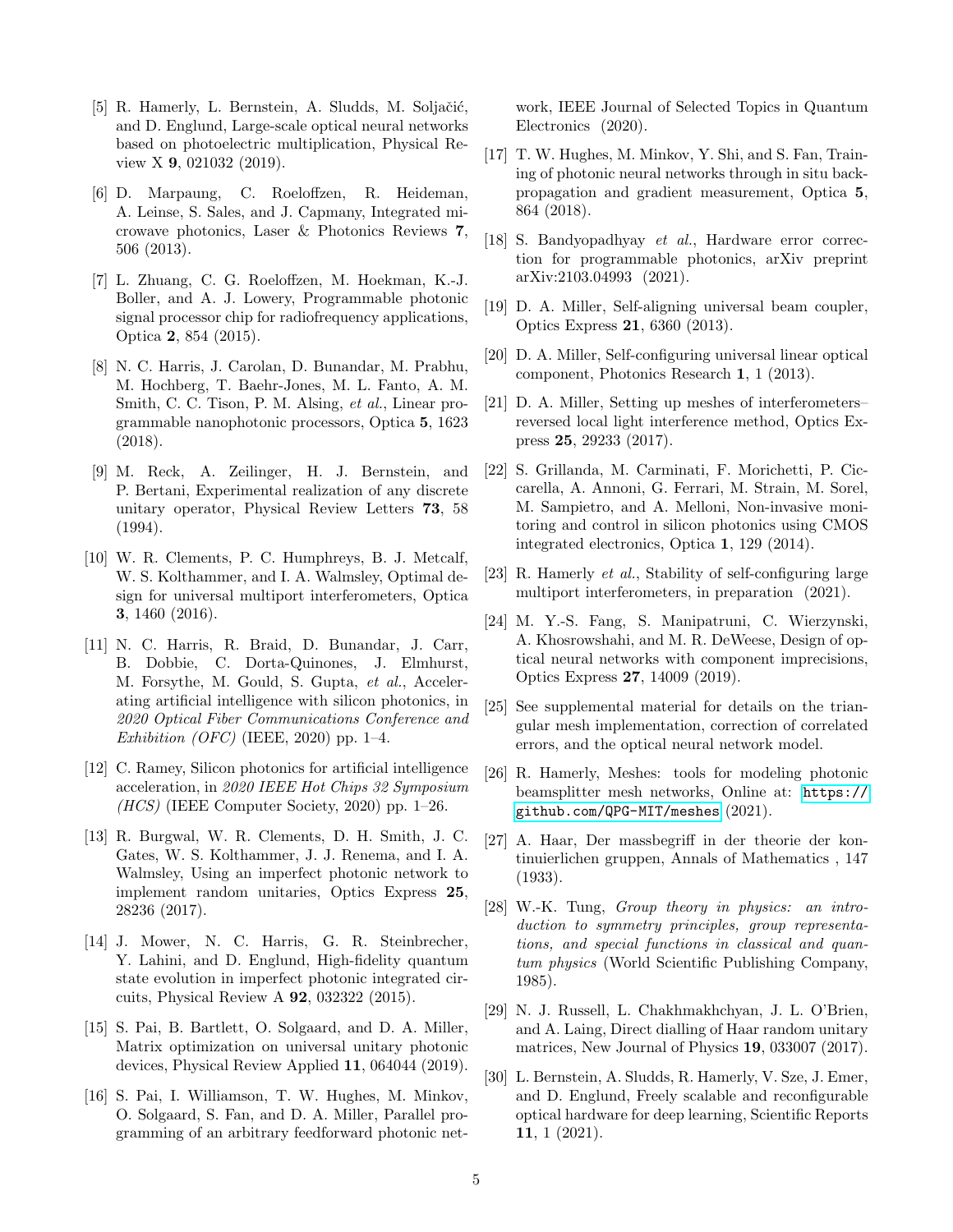- <span id="page-5-0"></span>[31] I. A. Williamson, T. W. Hughes, M. Minkov, B. Bartlett, S. Pai, and S. Fan, Reprogrammable electro-optic nonlinear activation functions for optical neural networks, IEEE Journal of Selected Topics in Quantum Electronics 26, 1 (2019).
- <span id="page-5-1"></span>[32] Y. LeCun, L. Bottou, Y. Bengio, and P. Haffner, Gradient-based learning applied to document recognition, Proceedings of the IEEE 86, 2278 (1998).
- <span id="page-5-2"></span>[33] S. Pai, Neurophox: a simulation framework for unitary neural networks and photonic devices, Online at: <https://github.com/solgaardlab/neurophox> (2020).
- <span id="page-5-3"></span>[34] J. C. Mikkelsen, W. D. Sacher, and J. K. Poon, Dimensional variation tolerant silicon-on-insulator directional couplers, Optics Express 22, 3145 (2014).
- <span id="page-5-4"></span> $[35]$  X. Li, N. Youngblood, C. Ríos, Z. Cheng, C. D. Wright, W. H. Pernice, and H. Bhaskaran, Fast and reliable storage using a 5 bit, nonvolatile photonic memory cell, Optica 6, 1 (2019).
- [36] D. M. Gill, S. S. Patel, M. Rasras, K.-Y. Tu, A. E. White, Y.-K. Chen, A. Pomerene, D. Carothers, R. L. Kamocsai, C. M. Hill, et al., CMOS-compatible Si-ring-assisted Mach–Zehnder interferometer with internal bandwidth equalization, IEEE Journal of Selected Topics in Quantum Electronics 16, 45 (2009).
- <span id="page-5-5"></span>[37] N. C. Harris, Y. Ma, J. Mower, T. Baehr-Jones, D. Englund, M. Hochberg, and C. Galland, Efficient, compact and low loss thermo-optic phase shifter in silicon, Optics Express 22, 10487 (2014).
- <span id="page-5-6"></span>[38] V. J. López-Pastor, J. S. Lundeen, and F. Marquardt, Arbitrary optical wave evolution with Fourier transforms and phase masks, arXiv preprint arXiv:1912.04721 (2019).
- [39] S. Fldzhyan, M. Y. Saygin, and S. Kulik, Optimal design of error-tolerant reprogrammable multiport interferometers, Optics Letters 45, 2632 (2020).
- [40] M. Y. Saygin, I. Kondratyev, I. Dyakonov, S. Mironov, S. Straupe, and S. Kulik, Robust architecture for programmable universal unitaries, Physical Review Letters 124, 010501 (2020).
- [41] R. Tanomura, R. Tang, S. Ghosh, T. Tanemura, and Y. Nakano, Robust integrated optical unitary converter using multiport directional couplers, Journal of Lightwave Technology 38, 60 (2019).
- <span id="page-5-7"></span>[42] J. Polcari, Generalizing the butterfly structure of the FFT, in Advanced Research in Naval Engineering (Springer, 2018) pp. 35–52.

## Supplementary Material

## S1 Triangular Meshes

The key to self-configuring the CLEMENTS mesh [\[S1\]](#page-7-0) was realizing that it could be divided into two triangles with a phase screen in the center:  $U = VDW$ . By configuring one diagonal at a time, alternating between V and W, we could zero all the elements of the target matrix  $X = V^{\dagger}U W^{\dagger}$ , thus realizing the desired unitary. This procedure is simplified when configuring Reck [\[S2\]](#page-7-1), which can be expressed in terms of a single triangle:

$$
U = D\left(\prod_{mn} T_{mn}\right) \text{ or } \left(\prod_{mn} T_{mn}\right)D \tag{S1}
$$

The first case  $U = DW$  corresponds to a mesh with an output phase screen (Fig.  $S1(a)$ ), while the mesh for  $U = V D$  has an input phase screen (Fig. [S1\(](#page-6-0)b)). The algorithm in the main text simplifies because we may substitute  $V = I$  [resp.  $W = I$ ]. This leads to two cases:

- 1. For the first case  $(Fig. S1(a))$  $(Fig. S1(a))$  $(Fig. S1(a))$ , we work downstream from the leftmost MZI. For example, we can work down the falling diagonals, with the order given in the figure. Each step adds an MZI to  $W \to T_{mn}W$ , which updates the target matrix  $X \to XT^{\dagger}_{mn}$  to zero an element in the upper triangle. With input field  $a_{\text{in}} = w_j^*$  (the j<sup>th</sup> column of  $W^{\dagger}$ ), the parameters  $(\theta, \phi)$  are set to zero the field at output i, where  $(i, j)$  is the index of the element  $X_{ij}$  being zeroed.
- 2. For the second case  $(Fig. S1(b))$  $(Fig. S1(b))$  $(Fig. S1(b))$ , we work upstream from the rightmost MZI, which performs the update  $V \to T_{mn}V$ ,  $X \to T^{\dagger}_{mn}X$ . With light sent into the  $i<sup>th</sup>$  input,  $(\theta, \phi)$  are chosen to zero the dot product between the output field and  $v_i$  (the  $i^{\text{th}}$  column of  $V$ ).

After the crossings are configured, the phases of D can be obtained by inspection.

The MZI order in Fig. [S1](#page-6-0) is not unique. Any order that preserves causality (the set of configured and unconfigured MZIs must be causally separated) will produce a valid self-configuration.

Like the configuration of the CLEMENTS rectangle, the procedure above is designed, at each time step, to properly set the configured MZIs in the red [resp. blue] block to realize W [resp.  $V$ ]. The procedure in Fig. [1\(](#page-0-0)a) is closely related to the Reversed Local Light Interference Method (RELLIM) [\[S3\]](#page-7-2). However, there are two important differences. First, RELLIM inputs columns of  $U^{\dagger}$ , while our scheme inputs columns of  $W^{\dagger}$ . As the MZIs are configured, W changes. Second, RELLIM assumes the existence of internal power detectors after each MZI (or the ability to pre-calibrate the downstream mesh so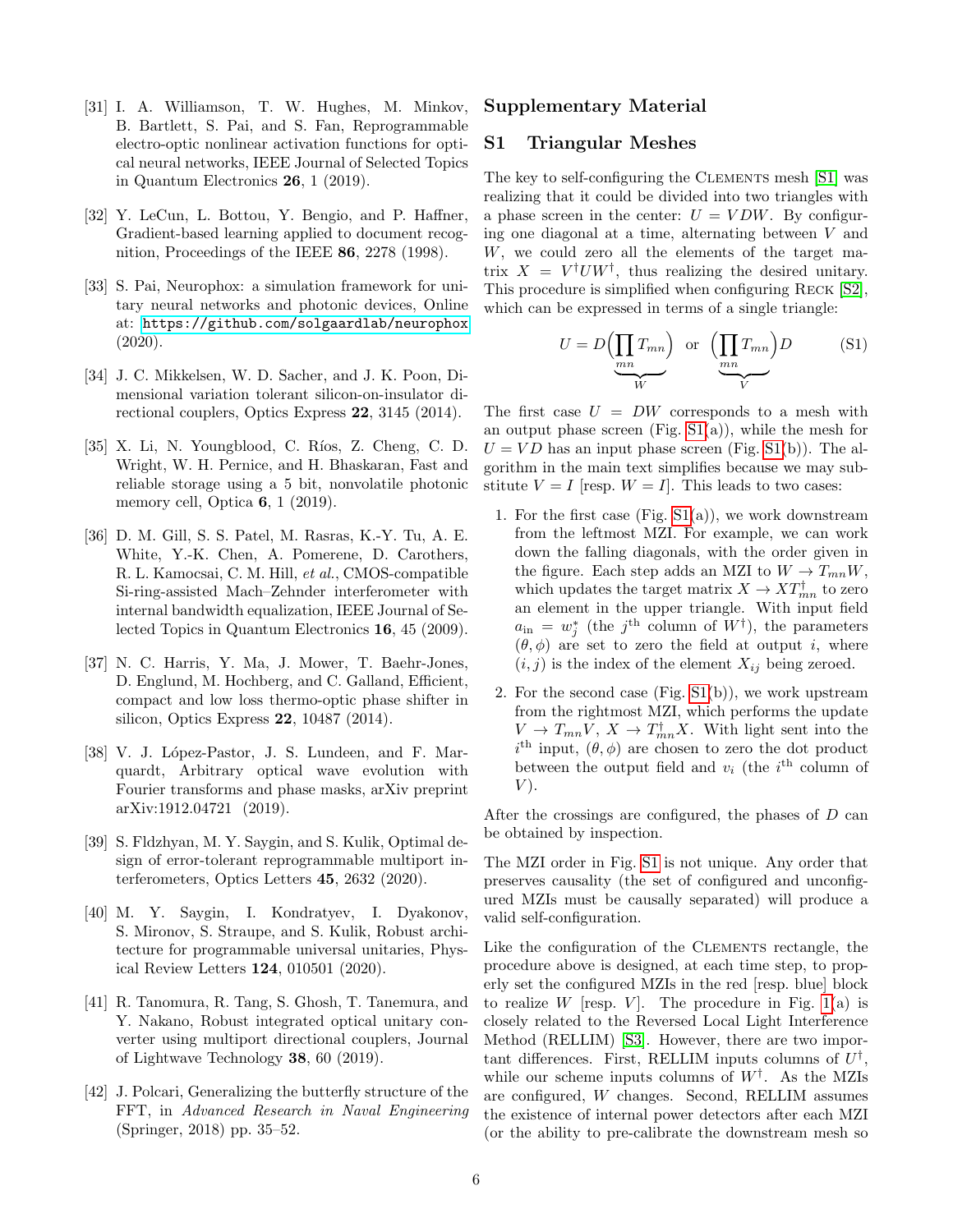that internal fields can be read off from the outputs). By inputting a row of the target  $W^{\dagger}$ , light will exit the red block along only the  $j^{\text{th}}$  and  $(j+1)^{\text{th}}$  channels (provided all upstream MZIs are correctly set). The former, which is set to zero by varying  $(\theta, \phi)$ , is read off directly from the  $i^{\text{th}}$  output.

The procedures in Fig. [S1\(](#page-6-0)a-b) are reciprocal to each other and can also be related to the "ratio method" described in Ref. [\[S4\]](#page-7-3), since the process of zeroing matrix elements never depends on absolute amplitudes, only on their ratios. Moreover, the ratio method is also robust in the presence of large errors and achieves the same quadratic error reduction. However, the when configuring each MZI, the ratio method required a sweep of the upstream phase shifter in order to subtract the common amplitude  $\vec{a}$ , a procedure that is not necessary here.

Fig. [S2](#page-6-1) plots the matrix error  $\mathcal{E} = ||\Delta U||/$ √  $N$  as a function of MZI error  $\sigma$  for the RECK mesh. The result is identical to the case of the CLEMENTS mesh, Fig. [4,](#page-2-0) following the curves  $\mathcal{E}_0 = \sqrt{2N}\sigma$ ,  $\mathcal{E}_c = \sqrt{2/3}N\sigma^2$  predicted by theory [\[S4\]](#page-7-3). Over the Haar measure, the distribution

<span id="page-6-0"></span>

Figure S1: Self-configuration procedure for the triangular Reck mesh. The procedure depends on whether the mesh layout has (a) an output phase screen, or (b) an input phase screen.

<span id="page-6-1"></span>

Figure S2: Corrected and uncorrected matrix error as a function of MZI error  $\sigma$ , 64  $\times$  64 RECK mesh.

of MZI splitting angles is the same for both mesh geometries up to a reordering of the MZIs [\[S5\]](#page-7-4); therefore, this correspondence is unsurprising.

The self-configuration procedures for Reck and Clements can be mapped to a general-purpose subroutine that self-configures any MZI mesh of the form  $U = VDW$ , provided that the geometry admits a matrix diagonalization by way of Givens rotations. This algorithm has been implemented in PYTHON with NUMBA extensions for numerical efficiency, and is available as part of the Meshes package [\[S6\]](#page-7-5)

## S2 Correlated Errors

In realistic MZI meshes, the beamsplitter errors  $\alpha_n, \beta_n$ will be strongly correlated, since the process variations that lead to errors (waveguide thickness and spacing, partial etch depth, slab height) all have correlation lengths much longer than the size of an MZI. In general, the matrix error  $\langle \Vert \Delta U \Vert^2 \rangle$  will depend both on the error amplitudes  $(\langle \alpha_n^2 \rangle, \langle \beta_n^2 \rangle)$  as well as their correlations  $(\langle \alpha_m \alpha_n \rangle,$ etc.). For an individual matrix  $U$ , the dependence on correlations can be significant. However, we have previously shown that, in an ensemble average over the Haar measure, this dependence becomes very small for most inter-MZI correlations because of the random phase shifts between pairs of MZIs [\[S4,](#page-7-3) Appendix A]. Only intra-MZI correlations  $\langle \alpha_n \beta_n \rangle$  have a significant effect on the ensemble-averaged matrix error.

Consider the extreme case of full correlation  $\alpha_n = \beta_n = \mu$ . This case is realized, for instance, when the dominant error source arises from operating the mesh away from the coupler design wavelength. In Ref. [\[S4\]](#page-7-3), the coverage,